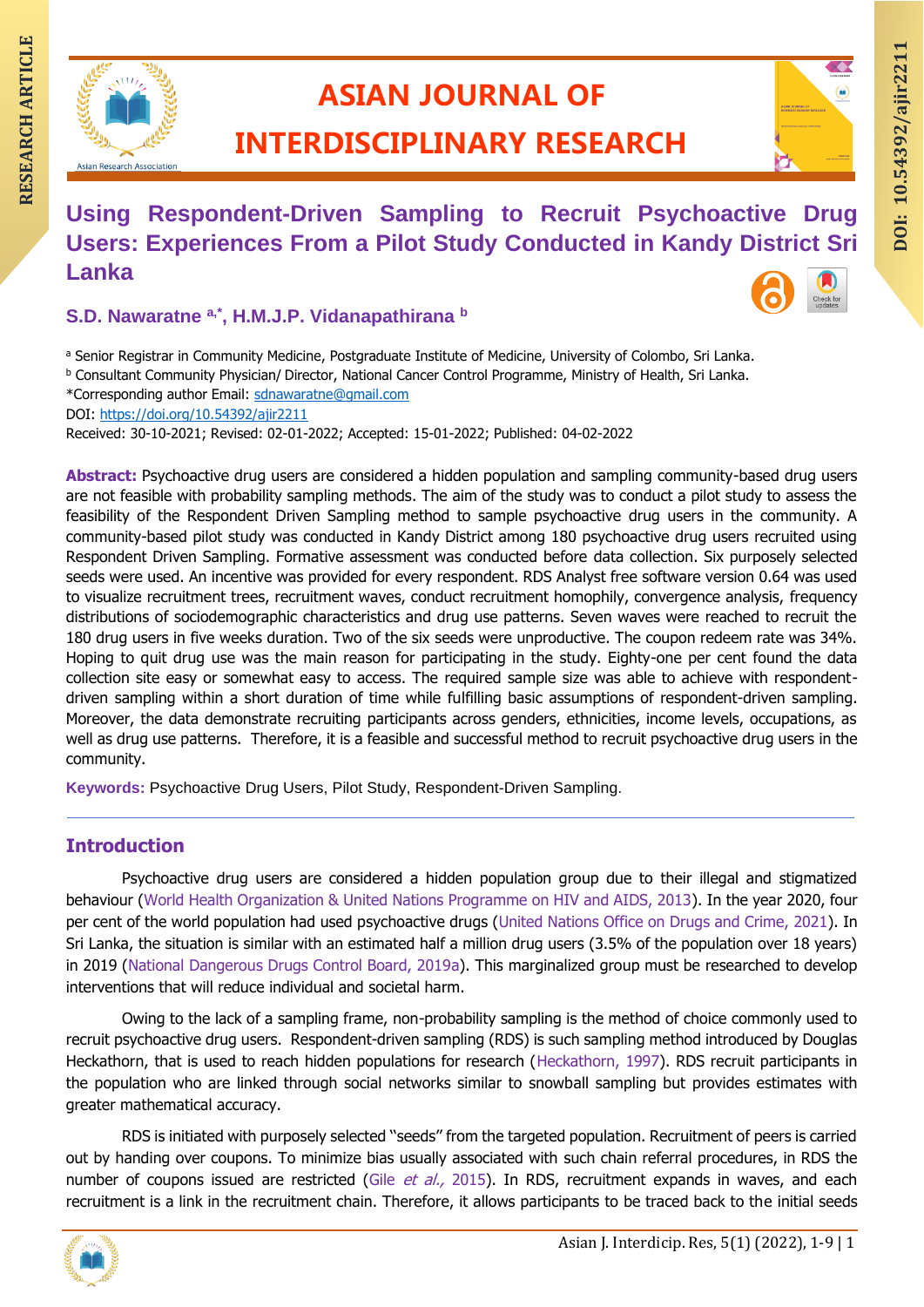(Heckathorn, 2002). Traditionally it also employs a dual system of structured incentives in which participants are compensated for both participating in the study and recruiting their peers (Johnston & Sabin, 2010).

A chain referral mechanism can introduce an unknown bias into samples with recruitment reflecting affiliation patterns. This is known as homophily. A homophily value greater than one indicates the presence of positive homophily (people recruiting similarly to themselves), while values less than one indicate negative homophily (people are recruiting different from themselves). When network homophily is high, equilibrium takes a long time to reach because recruitment chains have limited mobility across group boundaries. When homophily is moderate or weak, recruitment chains can move more quickly, presumably including the most secluded members of the target population. This reaching of equilibrium can be demonstrated using convergence plots (Gile et al., 2015; Quader et al., 2006).

Respondent-driven sampling is based on several assumptions. These assumptions, in brief, include mutual ties between respondents (e.g. know one another as members of the sampled population); respondents are linked by a single network component; sampling takes place with replacement; respondents can provide accurate network sizes (i.e., number of friends and acquaintances they know from the sampled population); peers are recruited randomly from its network and at least one peer is recruited by each respondent (World Health Organization & United Nations Programme on HIV and AIDS, 2013).

In Sri Lanka, RDS has been used previously only to recruit key population groups for Integrated Biological and Behavioral Surveillance surveys, conducted by the National STD/AIDS Control Programme, that had focused only on injecting drug users (National STD/AIDS Control Programme, 2015, 2018a). Injecting drug users comprise only a fraction of psychoactive drug users in Sri Lanka. Therefore, despite having a strong theory, there's limited evidence to suggest RDS is a valuable method to reach a diverse group of psychoactive drug users in Sri Lanka.

Our main study was planned for studying a large group of community-based drug users in the Western Province of Sri Lanka. However, embarking on a study with such calibre necessitates meticulous planning. In this regard, conducting a pilot study was important to determine the feasibility of the RDS design to recruit psychoactive drug users and to assess if the RDS process was practical and manageable. Therefore, the current pilot study aimed at assessing the feasibility of using RDS for recruiting psychoactive drug users in the community.

## **Methods**

The pilot study was conducted in the Kandy District, which has one of the highest numbers of psychoactive drug users in Sri Lanka. According to the National prevalence survey in 2019, an estimated 28,537 drug users reside in this multiethnic district (National Dangerous Drugs Control Board, 2019a).

A person over 18 years, who used psychoactive drugs for non-medical purposes for any duration during the past 12 months preceding the study, in possession of a valid recruitment coupon, and reside or work in the Kandy district at the time of the data collection was taken for the study and those who only use alcohol or tobacco as a psychoactive substance were excluded.

A formative assessment was conducted with the help of psychiatry social workers and non-governmental organizations working with drug users to identify potential "seeds" with large social networks. A Dharmashala (site-I) and two Community Centers (site-II and III) were used to perform the study with good access to public transport facilities. A total of six seeds were selected (five males and one female) who were between 20-45 years of age. A meeting was held for the selected seeds to educate them on the RDS procedure, recruitment criteria, the importance of the current research and the importance of their contribution to improving their community's health and wellbeing. All seeds were informed to pass out three coupons to recruit peers from their networks since three is the most recommended number described in the literature (Gile et al., 2015).

Each site was open two days per week from 9.00am-5.00pm (site-I on Monday and Wednesday; site-II on Tuesday and Thursday; site-III on Friday and Saturday). In the formative assessment, it was decided to assess the time taken to recruit at least one-fifth of the sample of the main study. Therefore, recruitment was continued till 180 drug users were recruited from the Kandy District. Each participant was also issued three coupons that were valid for two weeks. As the recruitment continued to grow it was evident that if the coupon issuing was not controlled

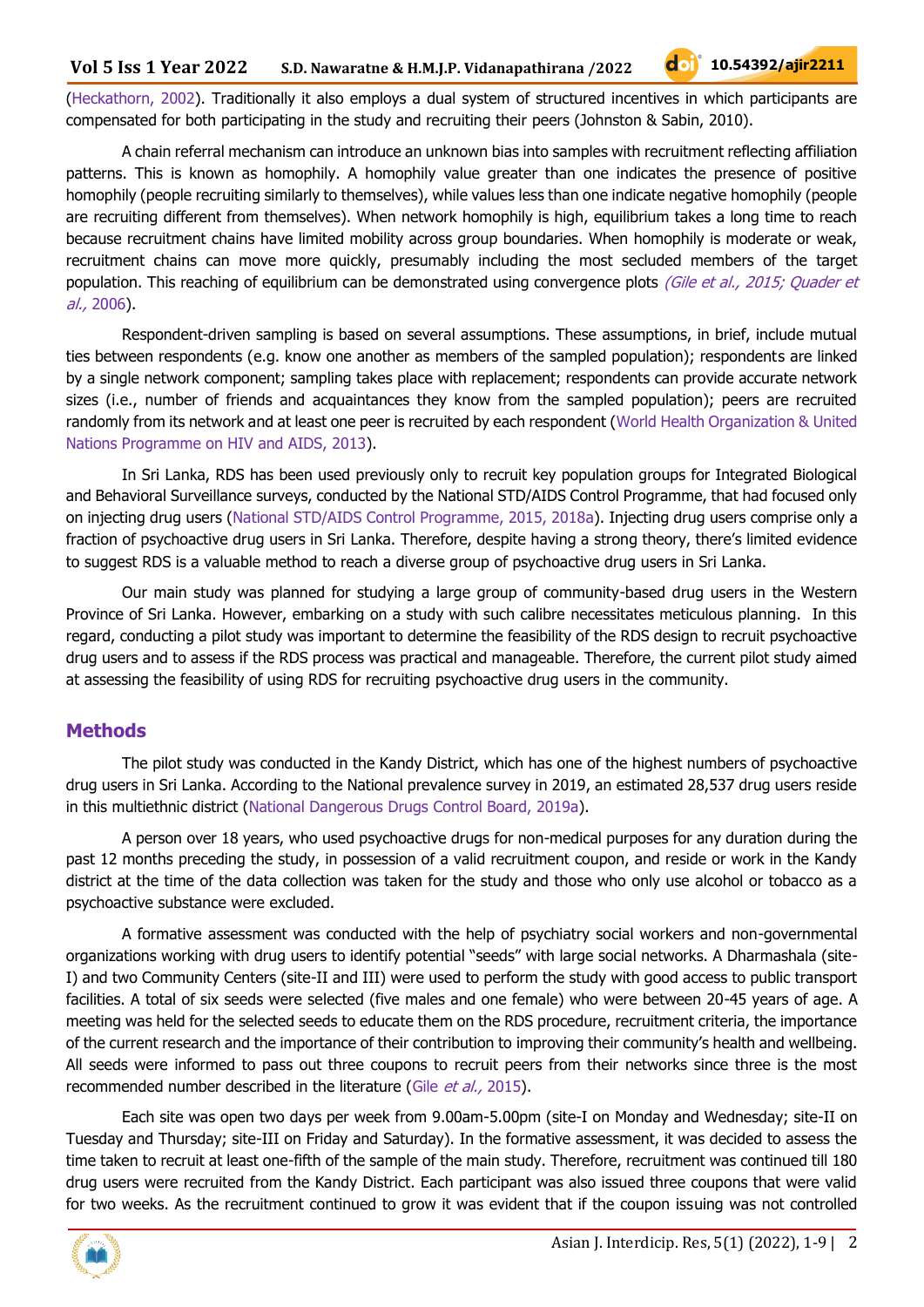more than the expected number of drug users will enter the study. Therefore, a decision was taken not to issue new coupons after the sixth wave. This enabled the control of recruitment chain growth and restrict the number of participants entering the study Coupons carried information of the study, site, opened hours and days, contact number and a unique identification number. Each participant was administered a questionnaire by a trained assistant that contained a network question (how many people who use drugs over 18 years they know and know them by name in Kandy District), basic socio-demographic data, drug use pattern within last month, and their experiences of the study process. For every participant was given an incentive as a transportation allowance. No additional allowance was paid for recruiting peers. Each participant was provided with health education materials and those who were willing was referred to the nearest substance use clinic. Since RDS is susceptible to possible re-entry of the same unit (Gile & Handcock, 2010), For each site, a research assistant was put in place, on all days, to screen the returning coupons for eligibility and to prevent repeat enrolment. Moreover, the same data collectors were present in each site so any repeat entry could be identified.

Tally sheets were maintained to keep track of the coupons issued and returned at each site. Data gathered from each site was first entered into an Excel sheet and then transferred to RDS Analyst free software version 0.64 to visualize recruitment trees and recruitment waves and frequency distribution of socio-demographic factors. The quality of RDS data gathered was assessed using recruitment homophily, convergence analysis. Feasibility was assessed by duration of the study, adequacy of incentive, the ability to reach the sample size as well as the diversity of the sample, and the ability to meet key assumptions in RDS.

#### **Results and Discussion**

A total of five weeks was taken to recruit 180 psychoactive drug users. Out of the six seeds, four were more successful in recruiting peers (Figure 2). The highest number of recruits were recruited through the fifth seed (38.9%). The number of participants recruited at each wave was demonstrated in Figure 1.





Even though initially the recruitment was slow, gradually it picked up the pace and achieved the sample faster than expected. McKnight *et. al.* (2006) explain that this is due to selecting the correct number of seeds. The success of the RDS is understood to be the ability to penetrate the social networks of the hidden populations. Therefore, deciding on the number of coupons and seeds is vital for the continuity of recruitment. By reducing the number of coupons, the recruitment chains can grow longer rather than wider before the sample size is depleted. Furthermore, a small number of seeds can lead to fewer but longer recruitment chains (Johnston et al., 2013). Heckathorn, (1997) describes that after at least six waves, an equilibrium mix of recruits will emerge that is independent of the characteristics of the seeds from which recruitment began. In our study, seven recruitment waves were reached before the completion of recruitment.

On the other hand, increasing the number of coupons and seeds can also shorten the study duration. Shortened recruitment chains significantly reduce the cost of the study. Since one additional day of study will

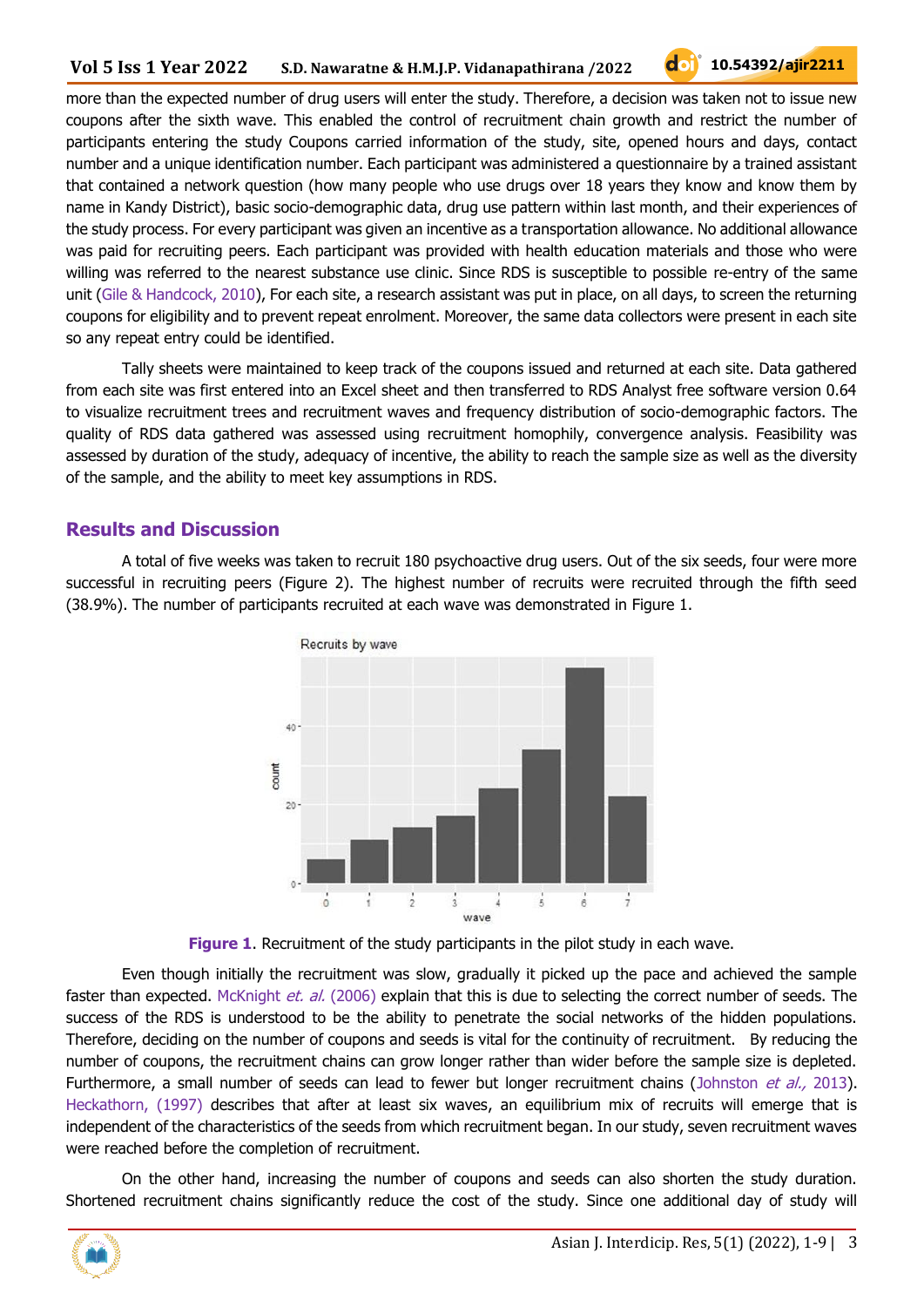generate costs for the research assistants, coordinators, refreshments transportation etc. Therefore, five weeks taken for the current study was satisfactory without exhausting financial resources.



**Figure 2**. Recruitment trees of participants in the study

| For assessing the recruitment homophily several variables were considered (Table 1). |  |  |  |  |
|--------------------------------------------------------------------------------------|--|--|--|--|
|--------------------------------------------------------------------------------------|--|--|--|--|

| <b>Variable</b> | <b>Recruitment homophily</b> |
|-----------------|------------------------------|
| Age             | 0.89                         |
| Ethnicity       | 1.03                         |
| Occupation      | 0.90                         |
| Income          | 0.78                         |
| Heroin use      | 0.94                         |

| Table 1. Recruitment homophily analysis |  |  |
|-----------------------------------------|--|--|
|-----------------------------------------|--|--|

Overall recruitment homophily ranged from 0.78 to 1.03. This demonstrated weak homophily in the sample. The presence of weak homophily is suggestive of the removal of seed dependence (Gile & Handcock, 2010). Moreover, the convergency plots demonstrated reaching of equilibrium around  $150<sup>th</sup>$  participant (Figure 3).

Two out of the six seeds (one male and one female) were not productive (figure 2). Failed seeds are not uncommon in RDS surveys (Johnston et al., 2016). Some surveys replace failed seeds to achieve the desired sample size (Mayo-Wilson et al., 2020). However, in the current study failed seeds were not replaced since the contribution of other seeds were adequate to reach the targeted sample size. Moreover, all participants answered the network question, indicating they were aware of their networks which was a major assumption in RDS methodology.

The coupon redeem rate in the study was 34% suggesting that at least one peer was recruited by participants which was an assumption in RDS. In the current study, calculating the non-responses was challenging. All those who arrived at the study site completed the interview. But the true non-responses would have been those who refused coupons encountered by the participants in the community. Studies suggest that the non-responses are a combination of coupon refusals and coupon non-returns (Gile et al., 2015). However, since follow up interview was not conducted, the reasons for coupon refusal could not be elicited, hence the true non-response rate could not be calculated. Despite not all issued coupons being used, the study managed to achieve its desired sample size in a short duration. This could be attributed to the small sample fraction which had allowed participants to be recruited to the study without exhausting the sample population.

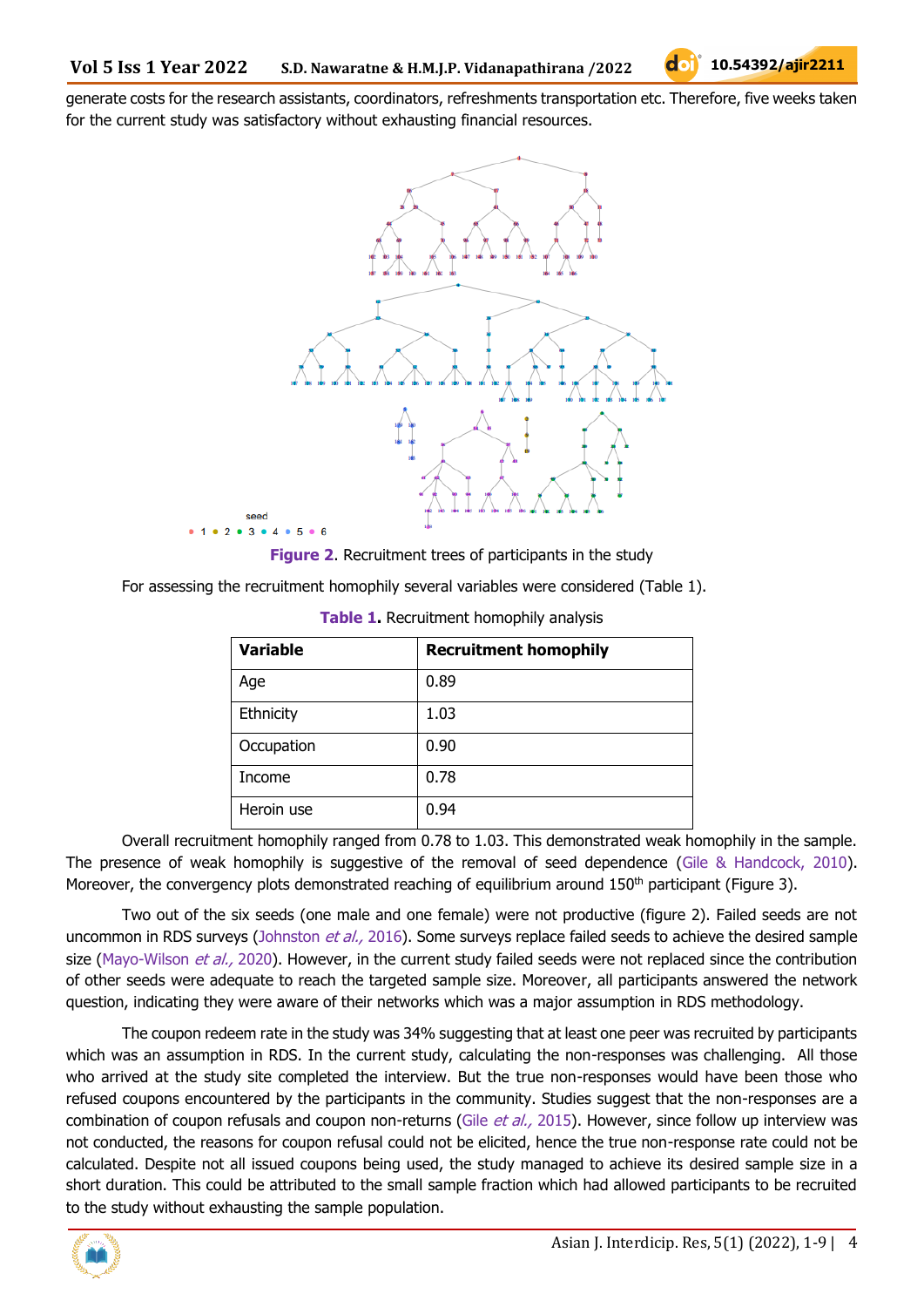With-replacement sampling is another key assumption in the RDS. However, the current pilot study was conducted strictly without replacement. Though (Gile, 2010) had described that this restriction can lead to inaccurate estimates of sampling probabilities, recent evidence suggests if the population is larger and the sampling fraction is smaller, in practice RDS can be carried out as without replacement sampling. Moreover, during analysis, if used without replacement Successive Sampling (SS) estimator can be used to calculate population parameters as for large



population sizes the SS estimator approaches the traditional Volz-Heckathorn (VH) estimator as the finite population correction is negligible (Spiller et al., 2017).

**Figure 3**. Convergence plots of the pilot study

| <b>Characteristics</b> | Frequency (n=180) | Percentage % |
|------------------------|-------------------|--------------|
| Age category           |                   |              |
| <20 years              | 10                | 5.6          |
| $21-30$ years          | 36                | 20.0         |
| 31-40 years            | 85                | 47.2         |
| 41-50 years            | 32                | 17.8         |
| 51-60 years            | 12                | 6.7          |
| >61 years              | 5                 | 2.7          |
| Gender                 |                   |              |
| Female                 | $\overline{2}$    | 1.1          |
| Male                   | 178               | 98.9         |
| <b>Ethnicity</b>       |                   |              |
| Sinhala                | 159               | 88.3         |
| Tamil                  | 19                | 10.6         |
| Muslim                 | $\overline{2}$    | 1.1          |
| <b>Occupation</b>      |                   |              |
| Unemployed             | 18                | 10.0         |

**Table 2.** Socio-demographic characteristic and drug use patterns of the participants

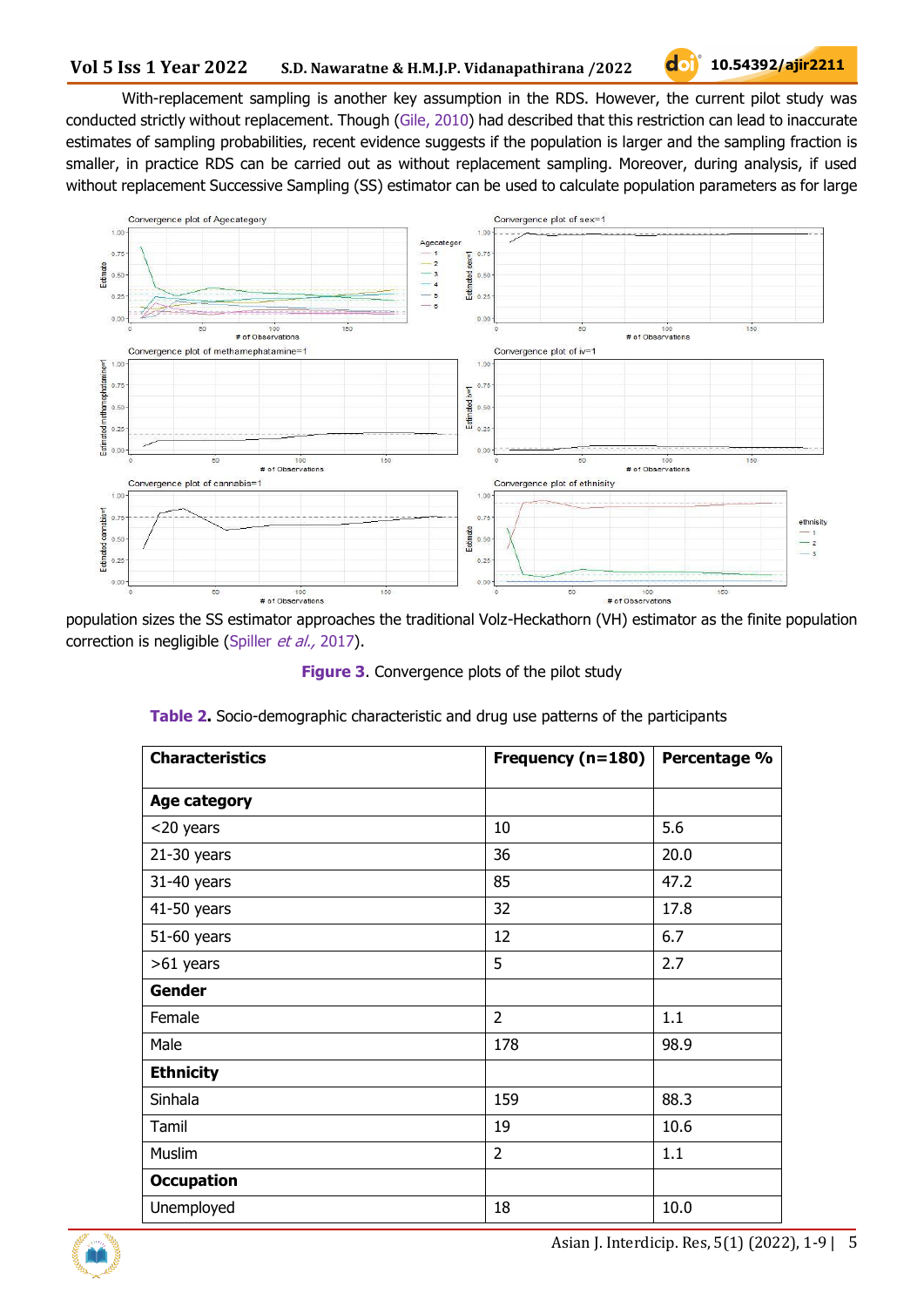#### **Vol 5 Iss 1 Year 2022 S.D. Nawaratne & H.M.J.P. Vidanapathirana /2022**

| Managers                                           | 3              | 1.7  |
|----------------------------------------------------|----------------|------|
| Technicians                                        | 5              | 2.8  |
| Clerical support workers                           | 15             | 8.3  |
| Service and sales workers                          | 12             | 6.7  |
| Skilled agricultural, forestry and fishery workers | 8              | 4.4  |
| Craft and related trades workers                   | $\overline{4}$ | 2.2  |
| Plant and machine operators, and assemblers        | 4              | 2.2  |
| Elementary occupations                             | 109            | 60.6 |
| Armed forces occupations                           | $\overline{2}$ | 1.1  |
| <b>Monthly income</b>                              |                |      |
| $<$ Rs.20,000                                      | 18             | 10.0 |
| Rs. 20,000 - 40,000                                | 88             | 48.8 |
| Rs. 41,000 - 60,000                                | 43             | 23.9 |
| Rs. 61,000 - 80,000                                | 15             | 8.3  |
| Rs. 81,000 - 100,000                               | 10             | 5.6  |
| >Rs. 100,000                                       | 6              | 3.4  |
| Type of psychoactive drugs used*                   |                |      |
| Cannabis                                           | 134            | 74.4 |
| Cocaine                                            | 3              | 1.7  |
| Ice                                                | 38             | 21.1 |
| <b>MDMA</b>                                        | $\overline{2}$ | 1.1  |
| Heroin                                             | 95             | 52.8 |
| Tramadol                                           | 42             | 23.3 |
| Diazepam                                           | 26             | 14.4 |
| Pregabalin                                         | 43             | 23.9 |
| Others                                             | 4              | 2.2  |
| Frequency of drug use                              |                |      |
| Less than once a month                             | $\overline{7}$ | 3.9  |
| 1 to 3 times a month                               | 10             | 5.6  |
| About once a week                                  | 20             | 11.1 |
| 2 to 3 times a week                                | 17             | 9.4  |
| About once a day                                   | 34             | 18.9 |
| 2 times a day                                      | 33             | 18.3 |
| 3 times a day                                      | 58             | 32.2 |
| More than three times a day                        | $\mathbf{1}$   | 0.6  |

\* Multiple responses

The median age of the participants was 38years (ICR  $\pm$ 20 years). Only two female drug users (1.1%) participated in the study and one of the poorly performed seeds was also female. A review of RDS studies conducted in the Eastern Mediterranean Region and the Middle East and North African countries had revealed it is harder to reach women who use drugs than men owing to weaker networking among them (World Health Organization & United Nations Programme on HIV and AIDS, 2013). Moreover, compared to male drug users female drug users are smaller in number in Sri Lanka (National Dangerous Drugs Control Board, 2019b). This could be the reason for less female participation in the pilot study. The ethnic distribution was representative of the ethnic pattern in Sri Lanka

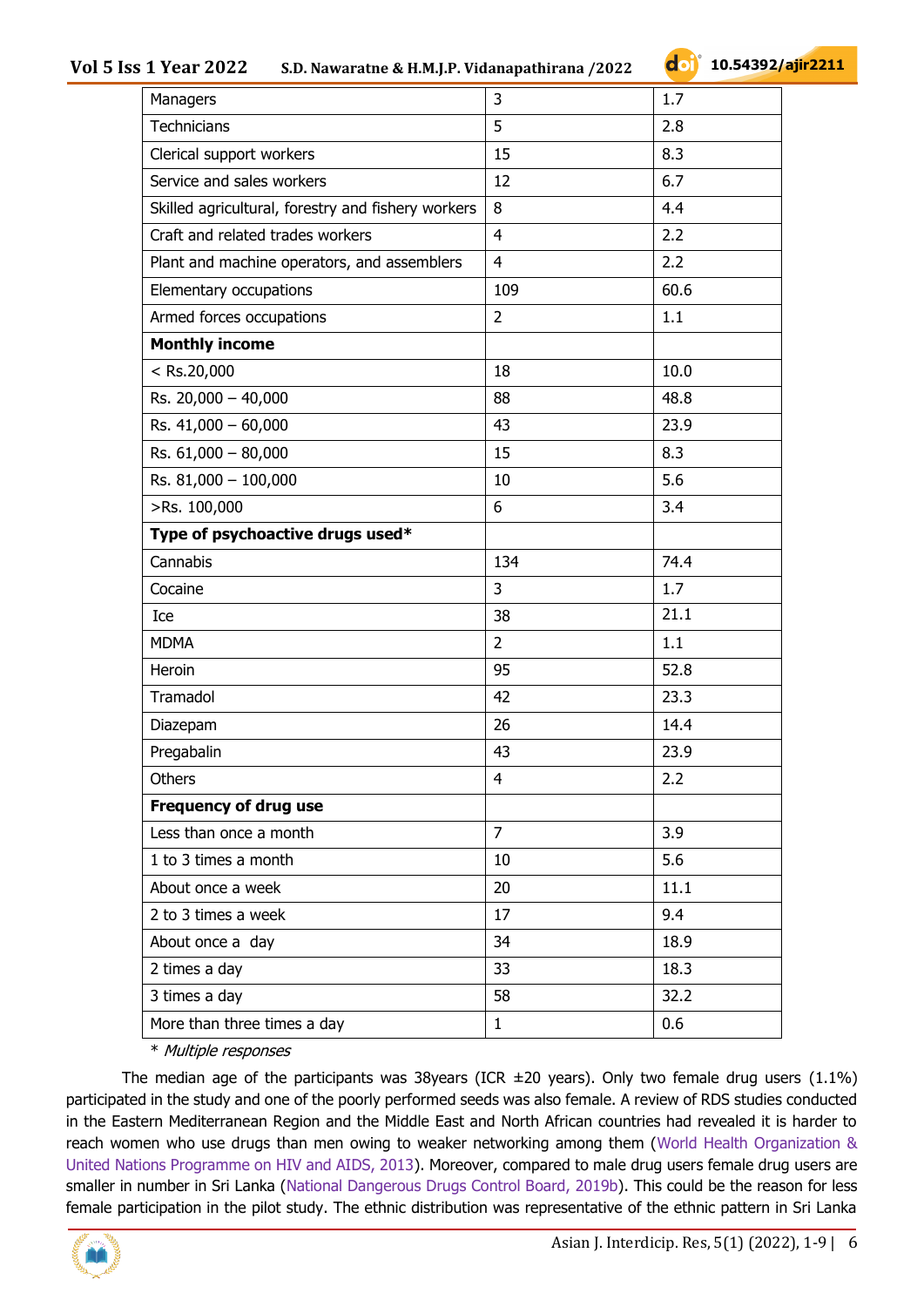(Department of Census and Statistics, 2016). Monthly income and occupation suggested that the majority represent a lower socio-economic group. The drug use pattern of participants in the current study was similar to those of previous studies conducted in Sri Lanka (National STD/AIDS Control Programme, 2018b),

All participants had answered the network size question and it ranged from 15-550. The RDS process evaluation questionnaire results are displayed in table 3.

| Question                                               | <b>Frequency</b> | Percentage % |
|--------------------------------------------------------|------------------|--------------|
| Reason for participating in the study *                |                  |              |
| Incentive given                                        | 64               | 35.6         |
| Wanted to contribute to research benefiting drug users | 57               | 31.7         |
| Hoping to get help to quit use                         | 109              | 60.6         |
| Curiosity                                              | 31               | 17.2         |
| Other                                                  | 12               | 6.7          |
| Accessing the study site $(n=180)$                     |                  |              |
| Easy                                                   | 93               | 51.7         |
| Somewhat easy                                          | 54               | 30.0         |
| <b>Difficult</b>                                       | 26               | 14.4         |
| Other                                                  | $\overline{7}$   | 3.9          |
| Were the given days convenient for you $(n=180)$       |                  |              |
| Yes                                                    | 131              | 72.8         |
| <b>No</b>                                              | 43               | 23.9         |
| Don't know                                             | 6                | 3.3          |
| Were the opening hours convenient for you $(n=180)$    |                  |              |
| Yes                                                    | 146              | 81.1         |
| <b>No</b>                                              | 24               | 13.3         |
| Don't know                                             | 10               | 5.6          |

|  |  |  | Table 3. Respondent driven sampling process evaluation questionnaire responses |  |
|--|--|--|--------------------------------------------------------------------------------|--|
|  |  |  |                                                                                |  |
|  |  |  |                                                                                |  |
|  |  |  |                                                                                |  |

\* Multiple responses

Unlike other RDS studies (Johnston et al., 2016), our study only provided an incentive for participation and not for the recruitment of peers. However, participant feedback revealed that compensation was not the primary motivator for taking part but "hoping to get help to quit drug use". Only 35.6% revealed that incentives motivated them to participate in the study. Therefore, it was evident that the provided incentive was small enough to be noncoercive and adequate.

Several factors may have influenced the finding of the current pilot study. The sites of data collection had good transportation access. Since there was no biological specimen collection, the interview duration was short, and the participants didn't have to spend considerable time at the site. Further, referrals to treatment services for those who sought help was a potential benefit for the participants and a major motivator to get involved and pass the message to their peers. This would have also contributed to the success of recruitment.

# **Conclusion**

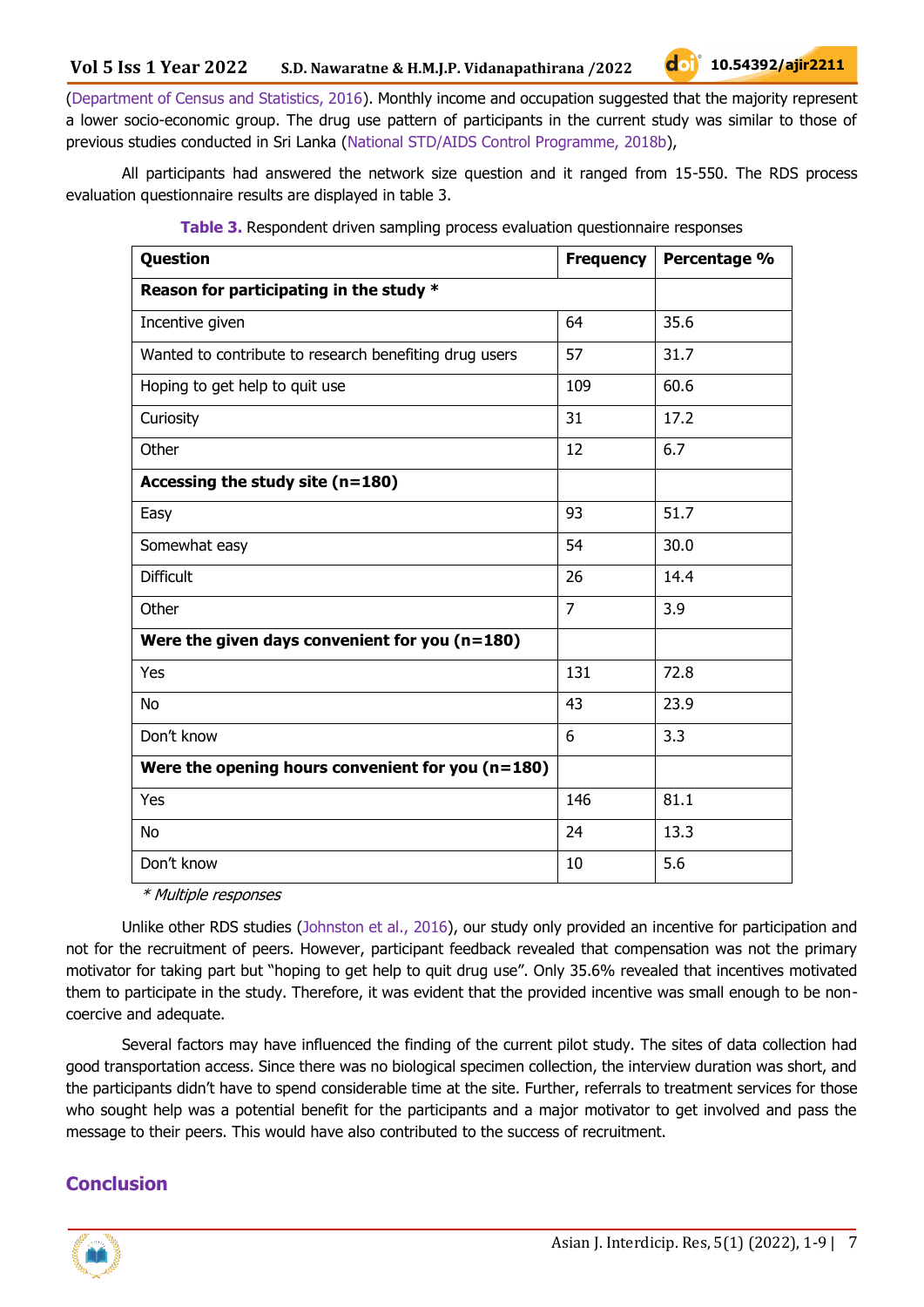This paper presents evidence from a pilot study to access and sample psychoactive drug users in the community using RDS, which has been shown to reduce several deficiencies associated with the conventional forms of chain referral sampling methods. The study was able to recruit its desired sample size in a short duration of time even after encountering two poorly performing seeds. Moreover, the sample was able to maintain the key functional and analytical assumptions of RDS. The shortened duration of recruitment facilitated in reducing the cost of the study. The recruited sample was diverse in its sociodemographic characteristics (age, ethnicity, occupation, income), and drug use pattern (drug type and drug use frequency), but the sample had similar characteristics of drug users recruited for other drug user's studies conducted among community-based drug users in Sri Lanka. In addition, participants who arrived at the study site completed the study by answering all questions. This demonstrated the acceptability among the participants. Therefore, RDS is a feasible and successful method to recruit psychoactive drug users in the community. Moreover, the practical lessons learnt from the study on seed selection, site selection, study duration, coupon tracking, and incentives will be useful in the successful planning and implementation of a larger study conducted among psychoactive drug users.

#### **References**

- Gile, K. J., & Handcock, M. S., (2010), Respondent-driven sampling: an assessment of current methodology, Social Methodology, 40 (1) 285–327.<https://doi.org/10.1111%2Fj.1467-9531.2010.01223.x>
- Gile, K. J., Johnston, L. G., & Salganik, M. J., (2015), Diagnostics for respondent-driven sampling, Journal of the Royal Statistical Society, Series A: Statistics in Society, 178 (1) 241–269.<https://doi.org/10.1111/rssa.12059>
- Heckathorn, D., (1997), Respondent-Driven Sampling: A New Approach to the Study of Hidden Populations, Social Problems, 44 (2) 174–199.<https://doi.org/10.2307/3096941>
- Heckathorn, D., (2002), Respondent-driven sampling II: Deriving valid population estimates from chain-referral samples of hidden populations, Social Problems, 49 (1) 11–34.<https://doi.org/10.1525/sp.2002.49.1.11>
- Johnston, L. G., & Sabin, K. (2010). Sampling hard-to-reach populations with respondent driven sampling. Methodological innovations online, 5(2), 38-48.<https://doi.org/10.4256/mio.2010.0017>
- Johnston, L. G., Chen, Y.-H., Silva-Santisteban, A., & Raymond, H. F., (2013), An Empirical Examination of Respondent Driven Sampling Design Effects Among HIV Risk Groups from Studies Conducted Around the World, AIDS and Behavior, 17 (6) 2202–2210.<https://doi.org/10.1007/s10461-012-0394-8>
- Johnston, L. G., Hakim, A. J., Dittrich, S., Burnett, J., Kim, E., & White, R. G., (2016), A Systematic Review of Published Respondent-Driven Sampling Surveys Collecting Behavioral and Biologic Data, AIDS and Behavior, 20 (8) 1754–1776.<https://doi.org/10.1007/s10461-016-1346-5>
- Mayo-Wilson, L. J., Mathai, M., Yi, G., Mak'anyengo, M. O., Davoust, M., Massaquoi, M. L., Baral, S., Ssewamala, F. M., & Glass, N. E., (2020), Lessons learned from using respondent-driven sampling (RDS) to assess sexual risk behaviours among Kenyan young adults living in urban slum settlements: A process evaluation, PLoS ONE, 15 (4) 1–22.<https://doi.org/10.1371/journal.pone.0231248>
- McKnight, C., Des Jarlais, D., Bramson, H., Tower, L., Abdul-Quader, A. S., Nemeth, C., & Heckathorn, D., (2006), Respondent-driven sampling in a study of drug users in New York City: Notes from the field, Journal of Urban Health, 83 (7) 54–59.<https://doi.org/10.1007/s11524-006-9102-1>
- National Dangerous Drugs Control Board (NDDCB)., (2019a), Narcotic and psychoactive drug patterns, Scientific Publications, Colombo, Sri Lanka. [http://www.nddcb.gov.lk/Docs/research/Narcotic\\_and\\_Psychotropic.pdf](http://www.nddcb.gov.lk/Docs/research/Narcotic_and_Psychotropic.pdf)
- National Prevalence Survey on Drug Use-2019., (2019b), National Dangerous Drugs Control Board, Colombo, Sri Lanka. [http://www.nddcb.gov.lk/Docs/research/National%20Prevalence%20Survey%20on%20Drugs%20Use%20](http://www.nddcb.gov.lk/Docs/research/National%20Prevalence%20Survey%20on%20Drugs%20Use%202019.pdf) [2019.pdf](http://www.nddcb.gov.lk/Docs/research/National%20Prevalence%20Survey%20on%20Drugs%20Use%202019.pdf)
- National STD/AIDS Control Programme (NSACP)., (2015), Integrated Biological and behavioural surveillance (IBBS) survey among Key populations at risk of HIV in Sri Lanka, Colombo, Sri Lanka. Link: [https://www.aidscontrol.gov.lk/images/pdfs/publications/research\\_documents/ibbs\\_survey\\_in\\_sri\\_lanka\\_re](https://www.aidscontrol.gov.lk/images/pdfs/publications/research_documents/ibbs_survey_in_sri_lanka_report_print_version.pdf) port\_print\_version.pdf
- National STD/AIDS Control Programme (NSACP)., (2018), Integrated Biological and Behavioural Surveillance Survey among Key Populations in Sri Lanka, Colombo, Sri Lanka. Link: [https://www.aidscontrol.gov.lk/images/pdfs/publications/research\\_ documents/ IBBS-REPORT-PDF.pdf](https://www.aidscontrol.gov.lk/images/pdfs/publications/research_%20documents/%20IBBS-REPORT-PDF.pdf)